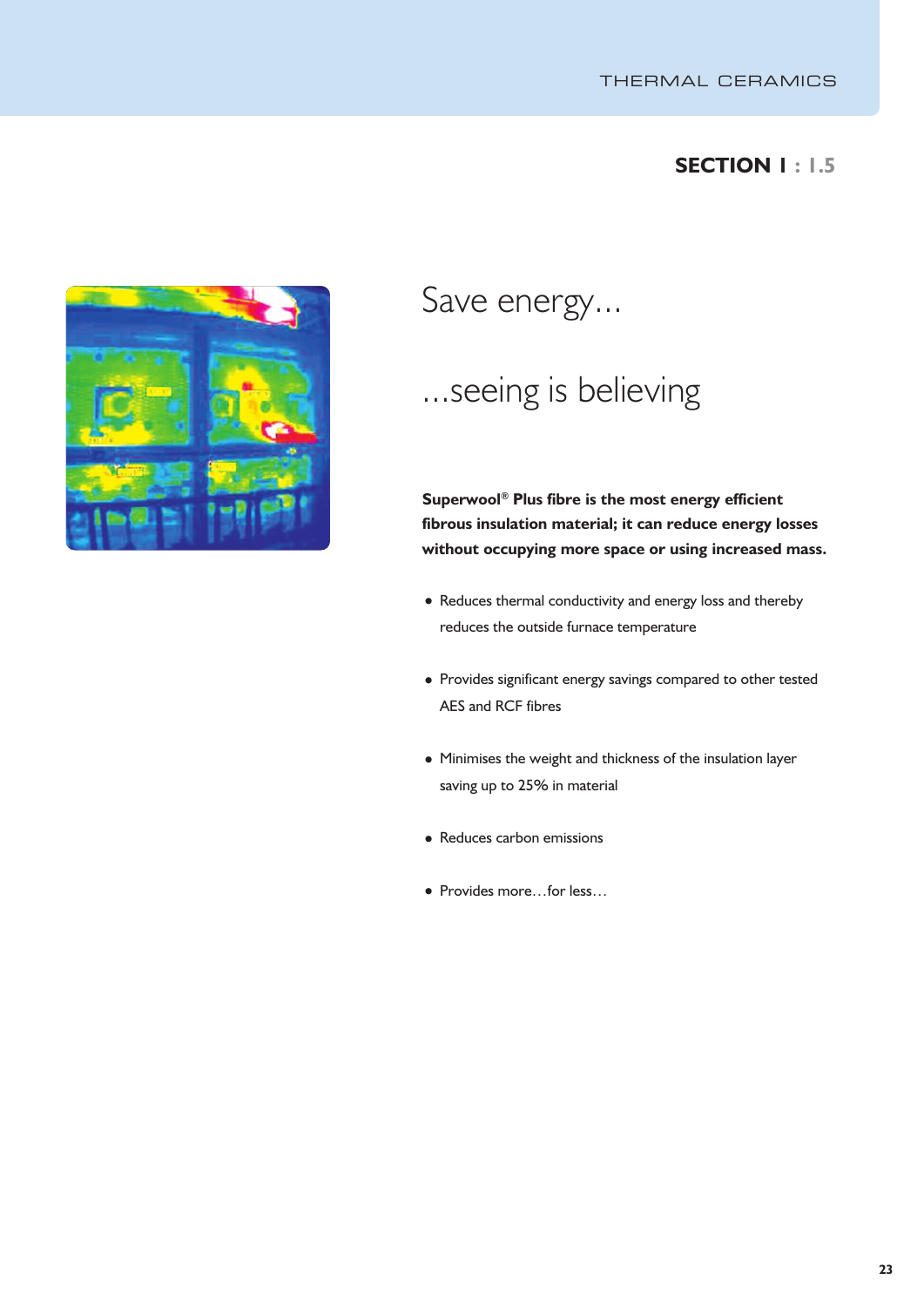

### **Thermal imaging...infrared camera...energy efficiency**

Maintenance of your furnace lining and insulation system can result in significant energy savings. In many cases, the extra cost of more efficient lining materials can often be recouped within a year or two.

Manufacturing costs, especially in energy-intensive processes requiring furnaces and kilns, have been negatively impacted by rising fuel costs.

The key to the energy efficiency of your furnaces and kilns is how well the refractory insulation lining is working. Refractory insulation provides many heat-saving benefits and it needs to be maintained and repaired during service. Before replacing materials, it is better to first conduct a thorough evaluation of the furnace lining condition.

The analysis of the existing furnace is critical to determining which steps to take in lining maintenance. In addition



to observing the general integrity of the furnace lining, using engineering services like heat-flow calculations, infrared cameras and energy analysis enables insulation inefficiencies and inadequacies that are essential in establishing maintenance priorities to be discovered.

Infrared cameras can survey the furnace lining while the unit is operating to determine the location and severity of furnace hot spots. The infrared camera captures the thermographic data needed to assess the thermal efficiency of the existing insulation lining.

Each Morgan Thermal Ceramics sales division is equipped with its own thermal imaging camera and is able to conduct a furnace survey and assist in

recommending a more energy efficient solution if available.

Energy costs continue to rise and furnace maintenance in heat-intensive industries is crucial to keeping fuel expenses under control. Routine engineering audits of the furnace lining help determine the condition of the existing equipment.

Maintaining the lining in your furnace and making the recommended and necessary changes enables you and your business to reduce energy waste and improve operating efficiencies and process consistency.

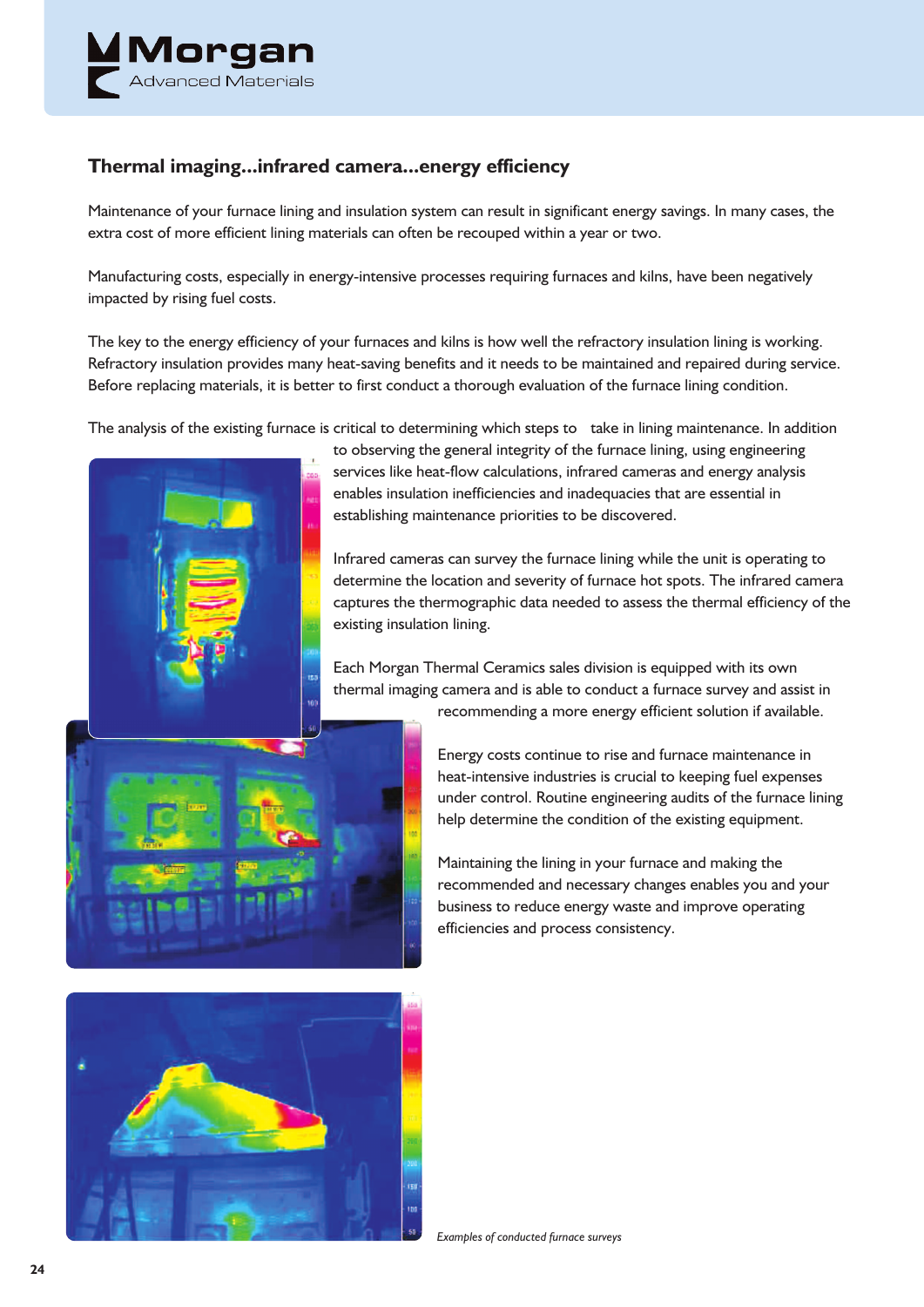#### **Can** Superwool® Plus blanket help with<br>energy and material weight coving? **energy and material weight savings?**

The ability to perform tests "in-house" brings expertise and product development at a much faster rate than could be achieved by only using external laboratories.

Morgan Thermal Ceramics' research and development facility houses a purpose designed gas-fired kiln which has the ability to test all forms of furnace wall and roof construction and to measure resulting cold face temperatures. By having a test furnace facility on-site, we are able to work closely with our customers to ensure their requirements and solutions are met.

#### **Our furnace:**

- is a 1.5 MW gas powered kiln, with 6 burners
- is 2m high  $x$  2m deep, with a volume of 8m<sup>3</sup>
- has 2 control thermocouples and 8 monitoring thermocouples ensure uniform heat distribution in all zones
- has a maximum temperature 1300°C (2372°F) with rapid heating to allow simulation of hydrocarbon fires as well as cellulose fires
- can be set up to test bulk head (wall) or deck head (roof) panels or to test samples totally enclosed inside the furnace
- can test a complete new furnace lining using a combination of refractory products: such as blanket, modules and boards
- internal and external temperatures can be measured with up to 40 thermocouples or using an infra red camera





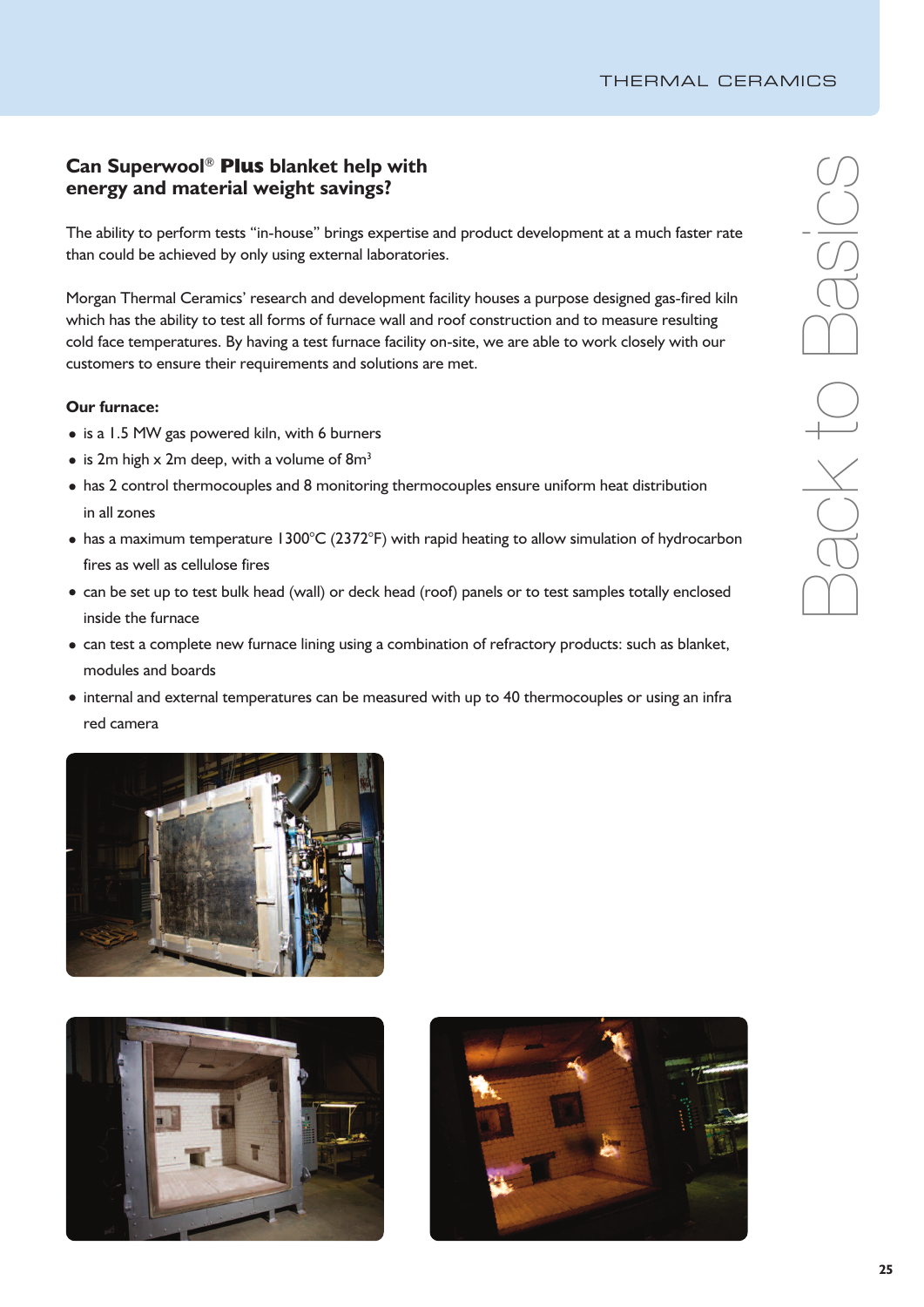

At Morgan Thermal Ceramics we have conducted a benchmark test in our R&D centre using Superwool ® **Plus** fibre with a competitor AES blanket and Cerablanket RCF.

#### **On the same panel, 1m2 blanket was installed with 4 different insulation layers:**

| $2x25mm$ ( $2x1inch$ ) | $128 kg/m3$ (8lbs/ft <sup>3</sup> )         |  |
|------------------------|---------------------------------------------|--|
| 2x25mm(2x1inch)        | $128 kg/m^3$ (8lbs/ft <sup>3</sup> )        |  |
| 2x25mm(2x1inch)        | $96 \text{kg/m}^3$ (6lbs/ft <sup>3</sup> )  |  |
| 2x25mm(2x1inch)        | $128 \text{kg/m}^3$ (8lbs/ft <sup>3</sup> ) |  |

) competitor AES blanket ) Cerablanket RCF ) Superwool ® **Plus** blanket ) Superwool ® **Plus** blanket

#### **We clearly observed that:**

- **Superwool** ® **Plus 128 blanket** provides a significantly lower cold face temperature than a competitor AES 128Kg/m<sup>3</sup> (8lbs/ft<sup>3</sup>) blanket and Cerablanket RCF 128Kg/m<sup>3</sup> (8lbs/ft<sup>3</sup>)
- **Superwool** ® **Plus 96 blanket** provides a lower cold face temperature compared to a competitor AES blanket 128Kg/m<sup>3</sup> (8lbs/ft<sup>3</sup>) and Cerablanket RCF 128Kg/m<sup>3</sup> (8lbs/ft<sup>3</sup>)

**The results outline the thermal insulation superiority of Superwool** ® **Plus fibre with energy savings up to 25%**







The panel was heated up to a temperature of 1000°C (1832°F) for 2 hours until steady state was achieved. Thermocouples were placed on the cold face (casing) of the 4 zones to follow the temperature evolution in real time.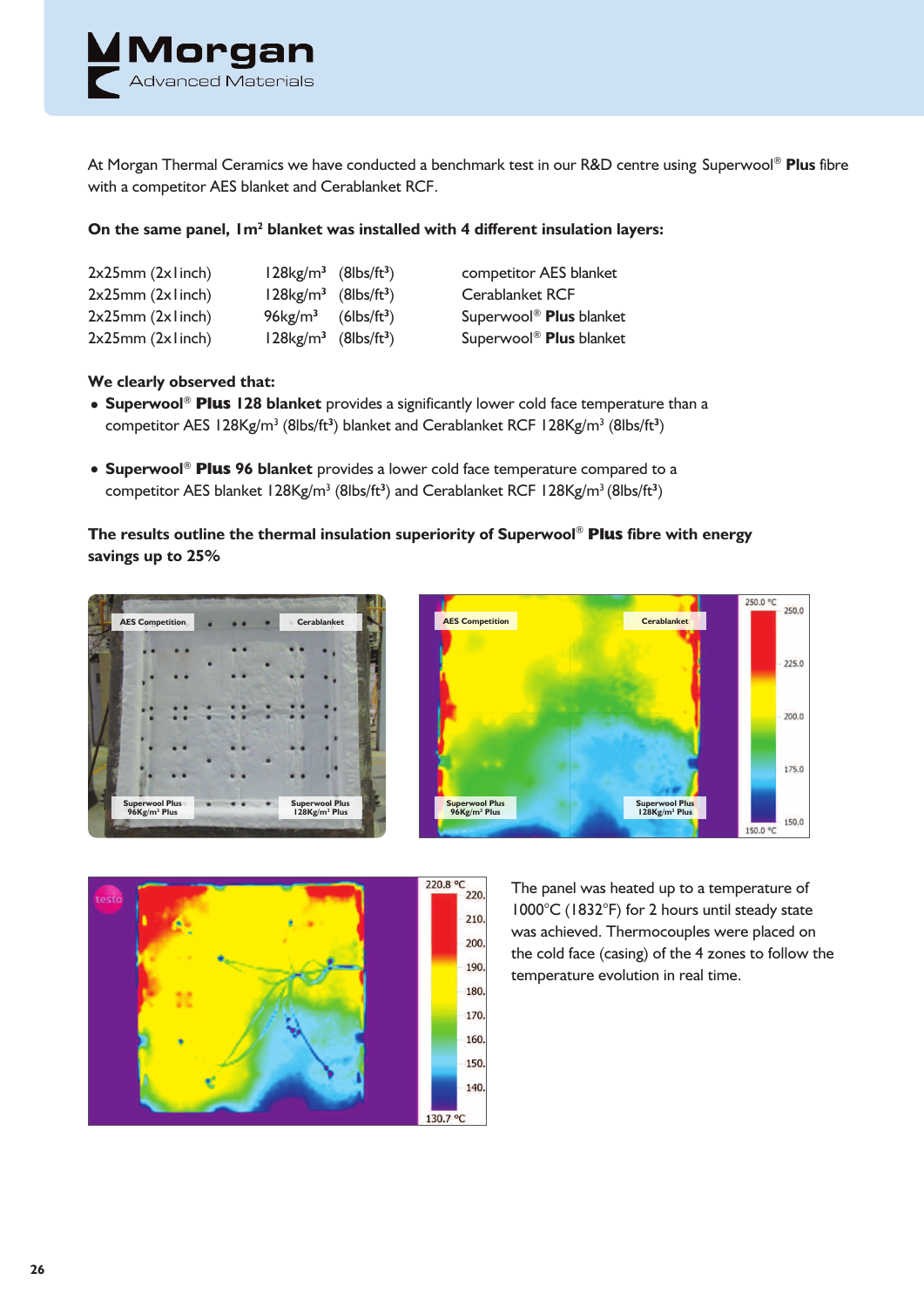**A second test was performed with another set of insulation materials. The layout aimed to show that a thinner insulation of Superwool** ® **Plus blanket will perform comparably to competitor AES or RCF blankets:**

- 2 layers of 25mm 128Kg/m**<sup>3</sup>** (2 layers of 1 inch 8lbs/ft **3** ) Superwool ® **Plus** blanket
- 1 layer of 38mm 128Kg/m**<sup>3</sup>** (1 layer of 1.5 inches 8lbs/ft **3** ) Superwool ® **Plus** blanket
- 2 layers of 25mm 128Kg/m**<sup>3</sup>** (2 layers of 1 inch 8lbs/ft **3** ) Cerablanket RCF
- 2 layers of 25 mm 128Kg/m**<sup>3</sup>** (2 layers of 1 inch 8lbs/ft **3** ) a competitor AES blanket

These materials were heated up to a hot face temperature of 1000°C (1832°F) for 2 hours until steady state was achieved. Thermocouples were placed on the cold face (casing) of the 4 zones to follow in real time the temperature evolution.



|                                                | <b>Superwool® Plus</b> | <b>Superwool<sup>®</sup> Plus</b> | <b>Cerablanket</b>  | <b>AES</b> competition |
|------------------------------------------------|------------------------|-----------------------------------|---------------------|------------------------|
|                                                | 50mm (2 inches)        | 38mm (1.5 inches)                 | 50mm (2 inches)     | 50mm (2 inches)        |
| Average cold<br>face temperature $(^{\circ}C)$ | 164 (327°F)            | 202 (395°F)                       | $213(415^{\circ}F)$ | 208 (406°F)            |

Our thermal image shows that at the same thickness of material, 50mm (2 inches), Superwool ® **Plus** blanket out-performs all other materials. If you were to use a thinner insulation lining, just 38mm (1.5 inches) of our Superwool ® **Plus** blanket performs better than 50mm (2 inches) of Cerablanket RCF and a competitor AES blanket.